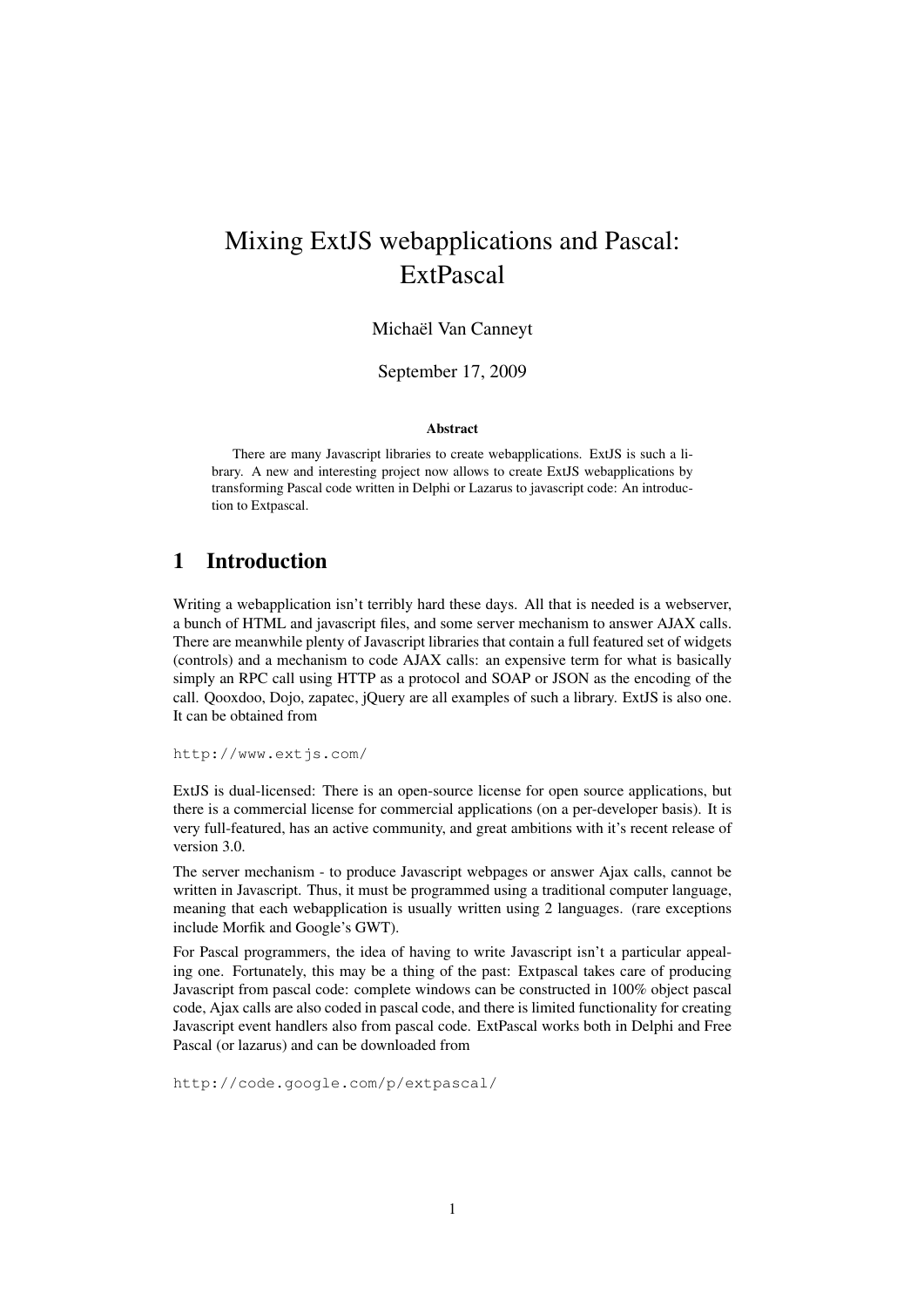### 2 Installation of ExtPascal

ExtPascal is a recent development, and installation is still a bit rough: it's more than extracting a simple zip file. To install ExtPascal, one must first install ExtJS. It suffices to download the open source version from the ExtJS website, and to extract the zip file somewhere.

After this, ExtPascal can be downloaded from it's website: the current version is 0.9.6. For some cutting-edge developments, the subversion repository can also be reached: instructions are available on the ExtPascal website.

After extracting the ExtPascal zip file, some further installation steps are necessary. The ExtPascal classes are auto-generated from the ExtJS documentation: the ExtJS documentation is generated from the ExtJS sources by some automated tool, which creates structured text which can be easily parsed by a pascal program.

The distribution comes with a ExtToPascal.dpr project file which contains the conversion program. The project should be compiled and then run on the command-line, with as the sole argument the name of the directory where the ExtJS documentation is located. By default, the documentation is in the

ext-3.0.0/docs/output

Directory.

If the ExtPascal code was extracted in a directory extpascal next to the ext-3.0.0 directory, this means that the command

ExtToPascal ../ext-3.0.0/docs/output

will produce the Extpascal classes. (on Windows, the slashes must be replaced with backslashes). The output of this program starts like this:

```
ExtToPascal ../ext-3.0.0/docs/output
ExtToPascal - ExtJS docs to Pascal units wrapper, version 0.9.8
(c) 2008-2009 by Wanderlan Santos dos Anjos, BSD license
http://extpascal.googlecode.com/
```

```
Reading ExtJS HTML files...
  > ../ext-3.0.0/docs/output//Ext.ux.form.DateTime.html
  > ../ext-3.0.0/docs/output//Ext.ux.layout.RowLayout.html
```
The output finishes with the following messages:

> ExtUxGrid.pas > ExtAppUser.pas 284 ExtJS classes wrapped. 21 unit files generated. 39.450 seconds elapsed. Done! Press Enter.

Pressing the enter key will finish the program. The above output shows that 21 units and 284 ExtJS class wrapper have been generated.

After this, one can in theory start programming ExtPascal programs: one just needs to add the installation directory to the compilers unit search path for the project. As this is rather cumbersome, the author has created a Lazarus package (lazextpascal) that can be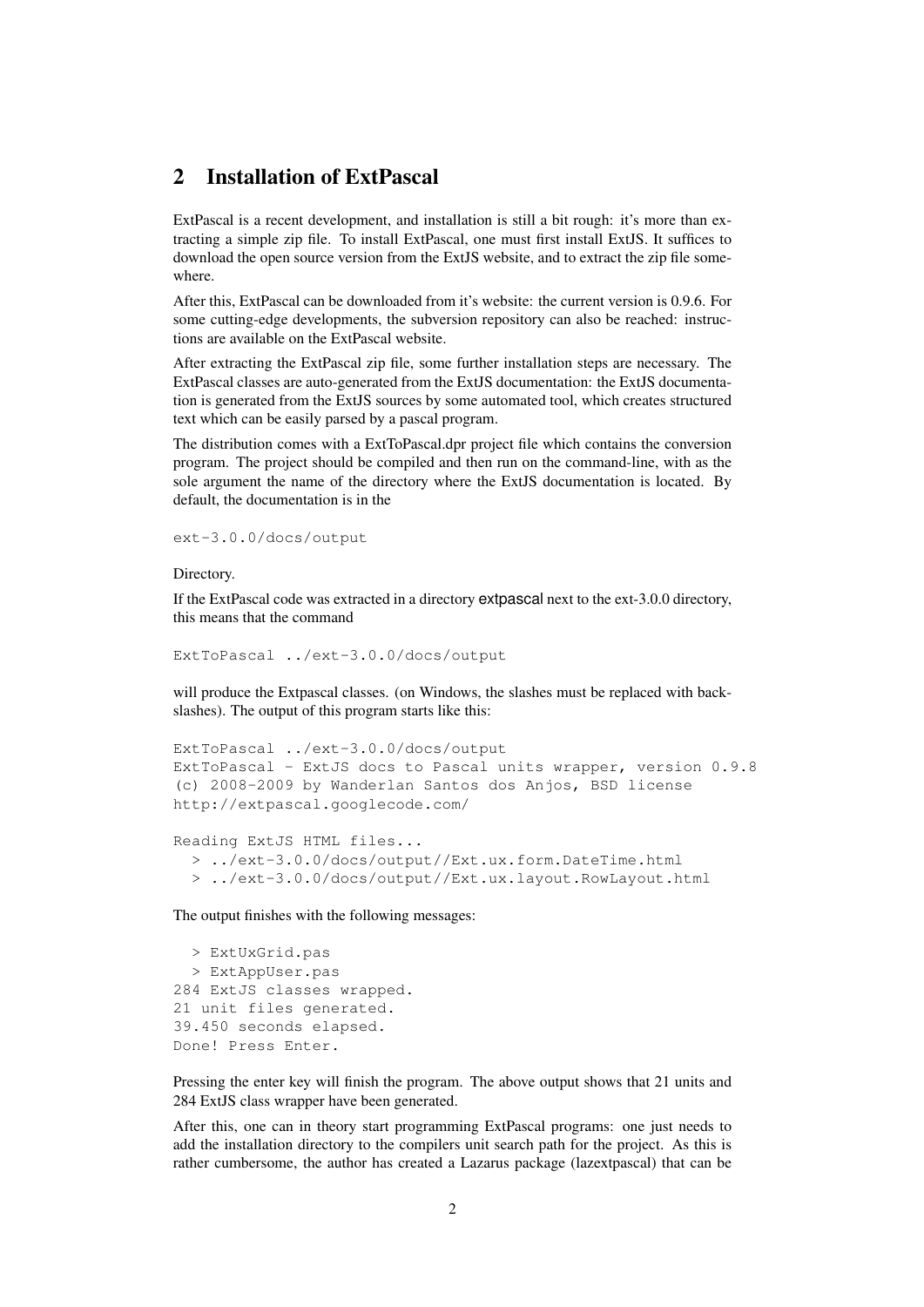compiled. The benefit is that it is then sufficient to add a dependency on the lazextpascal package to the project: The Lazarus IDE will then automatically add the correct directory to the compiler unit search path.

With this, installation is almost finished. Any ExtPascal application will produce HTML code that refers to the extjs javascript files. It does this by emitting script tags of the form:

```
<script src="/ext/adapter/ext/ext-base.js"></script>
<script src="/ext/ext-all.js"></script>
```
So the webserver should be able to serve the extjs source files from the /ext location. In Apache, the easiest way to achieve this is to add an Alias directive:

```
Alias /ext/ "/data/source/ext-3.0.0/"
```
Obviously, the path should be changed to the actual directory where extJS was extracted. As an alternative, the extjs files can be copied to the documentroot directory of the website. It is also possible to set the paths for the script tags in the extpascal code - but more about this later.

# 3 Hello World in extpascal

All applications in ExtPascal currently start with a class that must descend from  $TExtThread$ . It must have at least 1 published method called 'Home'. This method must produce the web page that will be shown by default when the user accesses the webapplication. The following unit contains such a class:

```
unit ethelloworld;
{$mode objfpc}{$H+}
interface
uses
  Classes, SysUtils, ExtPascal, ExtPascalUtils, Ext, ExtGlobal,
  ExtData, ExtForm, ExtGrid, ExtUtil, ExtAir, ExtDd, ExtLayout,
  ExtMenu, ExtState, ExtTree;
type
  THelloWorld = class(TExtThread)
  published
    procedure Home; override;
  end;
implementation
procedure THelloWorld.Home;
Var
  Form : TExtWindow;
begin
```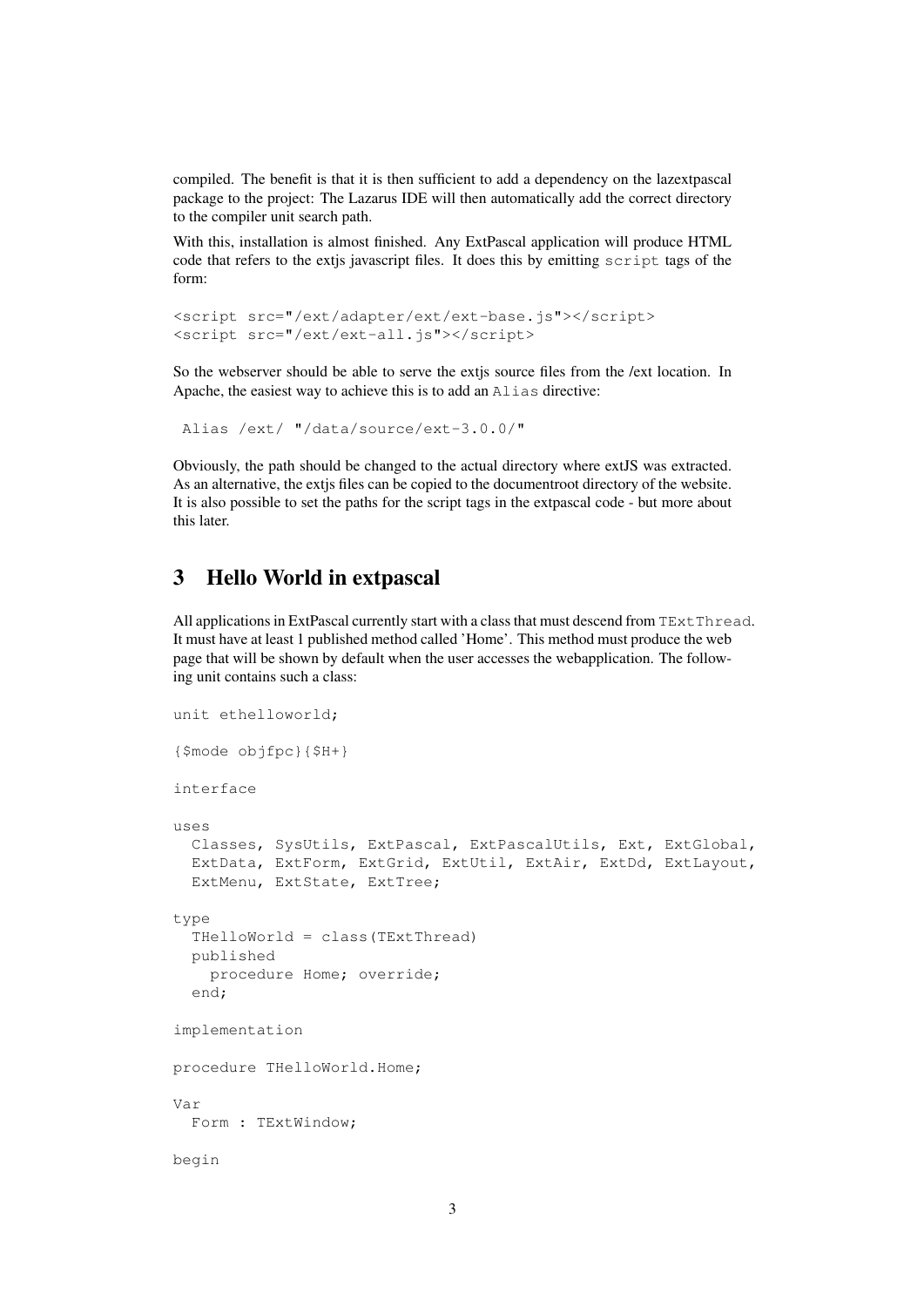```
Form:=TExtWindow.Create;
  With Form do
    try
      Title:='Hello, World !';
      W_1dth:=380:
      Height: = 140;Closable := True;
      Html:='<center><b>Hello, World!</b></center> ';
      Show;
    Finally
      Free;
    end;
end;
```
end.

This unit is quite simple. The uses clause contains most of the ExtPascal units, so a all needed classes are available without having to look for the correct unit to add.

The THelloWorld class contains just one method, Home. The implementation of this method does not look very surprising: It creates a window, sets some properties, and then calls the Show method: Code that could be found in any desktop application. The only strange thing is the Free method at the end: in a desktop application, this would cause the window to dissapear at once. Not so in ExtPascal, and this will be explained later on.

The window class is TExtWindow. It corresponds to TForm in a Delphi or Lazarus application. It stems from the Javascript class Ext.Window : The naming of the pascal classes is easily derived from the Javascript class name: strip the namespace dot, and prepend with a T. Thus the Ext.Panel class would become TExtPanel.

The properties are mostly self-explaining, only Closable might need some explanation: if the 'Closable' property is true, then ExtJS will generate and display a 'Close' icon on the window border, which can be used to close the window.

The HTML property can contain arbitrary HTMl that will be shown in the window. It is not mandatory to specify this property, but for the "Hello, world" example, this is appropriate.

Obviously, there are much more properties in TExtWindow than explained here: since the documentation of ExtJs is used to generate the classes, all available properties are welldocumented.

# 4 Using FastCGI

When this class is coded, the rest of the application can be coded as well. By default, ExtPascal applications are FastCGI applications. ExtPascal comes with a class that takes care of all the details of a FastCGI application. Basically, this application will listen on a TCP/IP socket for incoming requests, and send a response back over the socket. It is the task of the webserver to redirect the browser request to the FastCGI application.

To create a fastCGI application, a console application must be created and filled with code. The following program code is sufficient:

```
program helloworld;
```
{\$APPTYPE CONSOLE}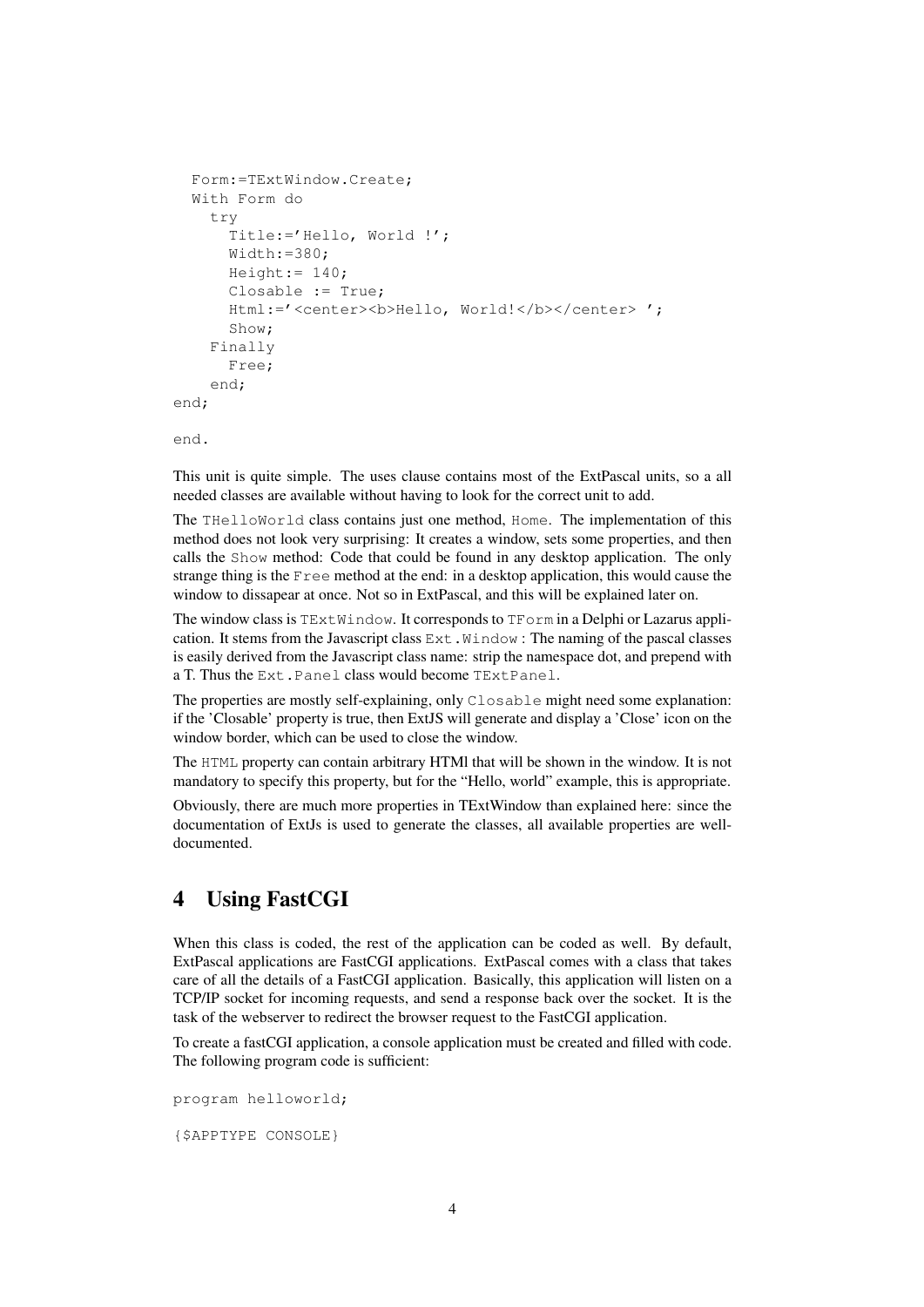```
uses
 ExtPascal, ExtPascalUtils, SysUtils, Math,FCGIApp, ethelloworld;
{$IFDEF WINDOWS}{$R helloworld.rc}{$ENDIF}
begin
  Application:=TFCGIApplication.Create('Hello World in ExtPascal',
                                        THelloWorld,2015);
  Application.Run;
end.
```
FastCGI applications are console applications, hence the {\$APPTYPE} directive. The FCGIApp unit - which comes with Extpascal - contains a TFCGIApplication class, which handles all communication with the webserver. The Application variable is also defined in this unit.

The first line of the application creates a TFCGIApplication instance, and passes it the program title, the descendent of the TExtThread class to use when handling requests (THelloWorld in the case of the demo program), and finally the TCP/IP port on which to listen for requests from the webserver (2015 in the above example). After the instance is created, the run method is invoked, which will start listening for requests.

After compiling this, the application can be run. When it is run, apparently nothing will happen - which is correct because it runs in the background.

Once the fastcgi application is up and running, the webserver must be told where it is. This can be done in Apache with the FastCgiExternalServer directive:

FastCgiExternalServer /var/www/HelloWorld -host 127.0.0.1:2015

Assuming that the DocumentRoot of the webserver is /var/www, this directive tells the Apache server that all requests that start with /HelloWorld should be forwarded to the FastCGI server listening at port 2015 on the local machine.

After restarting the apache server, the ExtPascal application should be ready to run. Testing this can be done by entering the following URL in a web-browser:

http://localhost/HelloWorld

If all went well, the browser should display a window like in figure [1](#page-5-0) on page [6.](#page-5-0)

# 5 Architecture: Self-Translation

How did all this work ? When the fastCGI application gets a request from the web server, it checks the path. If it finds no path information after the HelloWorld, it will invoke the default method of the THelloWorld class: Home. The Home method then produces the JavaScript which will be sent to the browser - it is wrapped with some standard HTML, which is normally sufficient for most applications. The javascript is produced with a process named 'Self-Translation' by the ExtPascal author: As each method of a ExtPascal class is invoked, or a property is set, Javascript is generated and appended to the response that will be sent to the browser: if no methods are invoked or properties are set, no Javascrip is generated. To show this, it is instructive to examine the JavaScript that was produced by the above code (it can be made visible using the 'Show Document Source' context menu in each browser window):

O0=new Ext.Window({ title:"Hello, World !",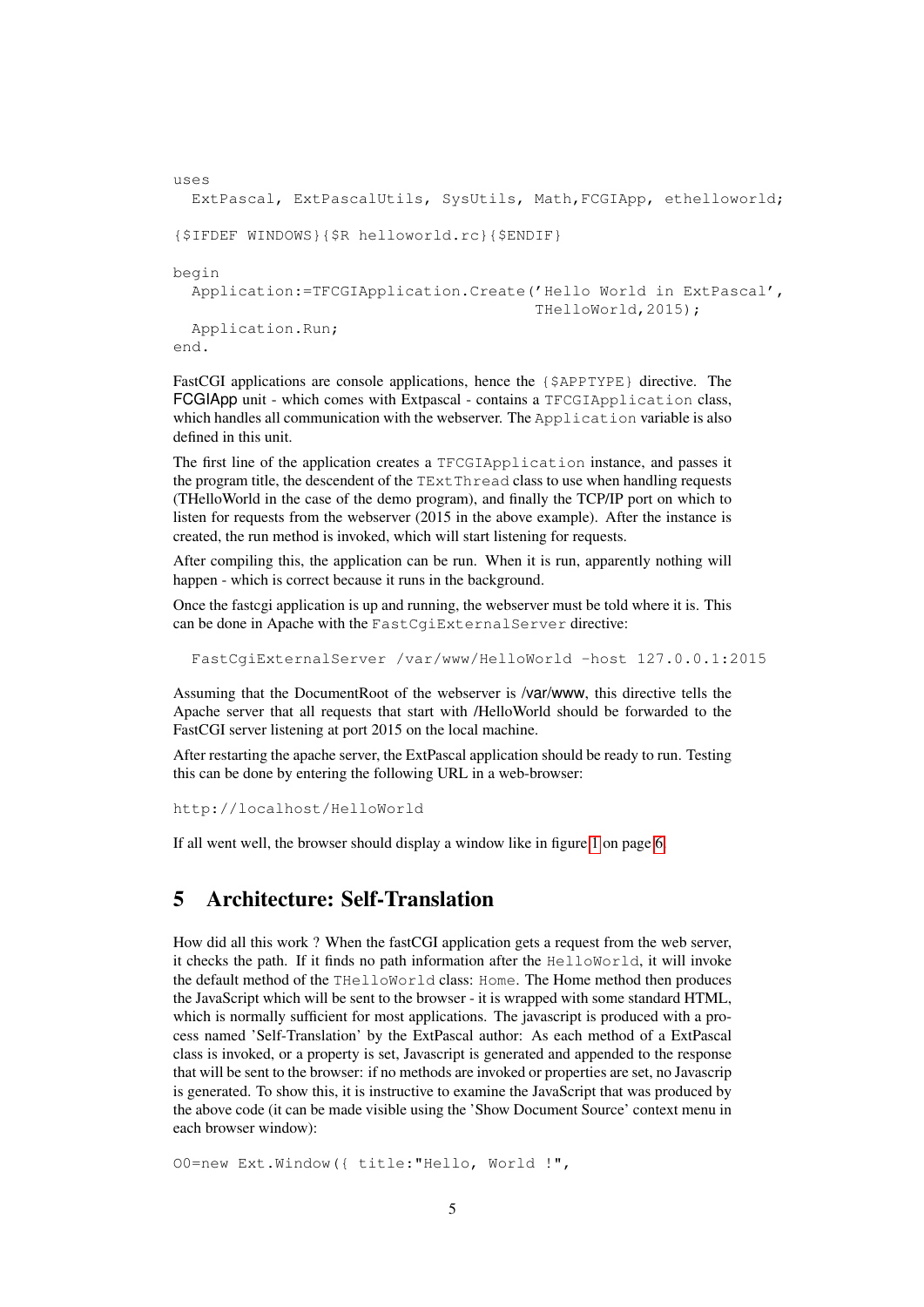<span id="page-5-0"></span>

```
width:380,
 height:140,
  closable:true,
  html:"<center><b>Hello, World!</b></center> "});
O0.nm="O0";
O0.show("");}
```
The first line is generated by the TExtWindow.Create statement. All following statements are generated by the various assignments to properties, and finally the form.Show statement is translated to the final javascript statement. The name O0 (capital O, number 0) is generated automatically by extpascal. These statements are generated as a response to the statements in pascal code: if there is no pascal code, no Javascript is generated. An easy way to check this is reverse two assignment statements in pascal; The resulting Javascript will also have the properties exchanged.

# 6 Simple event handlers

The above is of course nice to produce GUI elements: windows, buttons, panels, checkboxes and so on. With the above techniques, complex GUIs can be produced, without a single line of Javascript, all in Pascal. But it still does not allow for serious interaction or business logic. ExtPascal has a solution for this too.

It can produce Javascript code for event handlers in much the same way as it produces code to set properties. Consider the following example:

```
Resourcestring
  SButtonPressed = 'You pressed the button to show an alert';
procedure TMyButtonDemo.Home;
```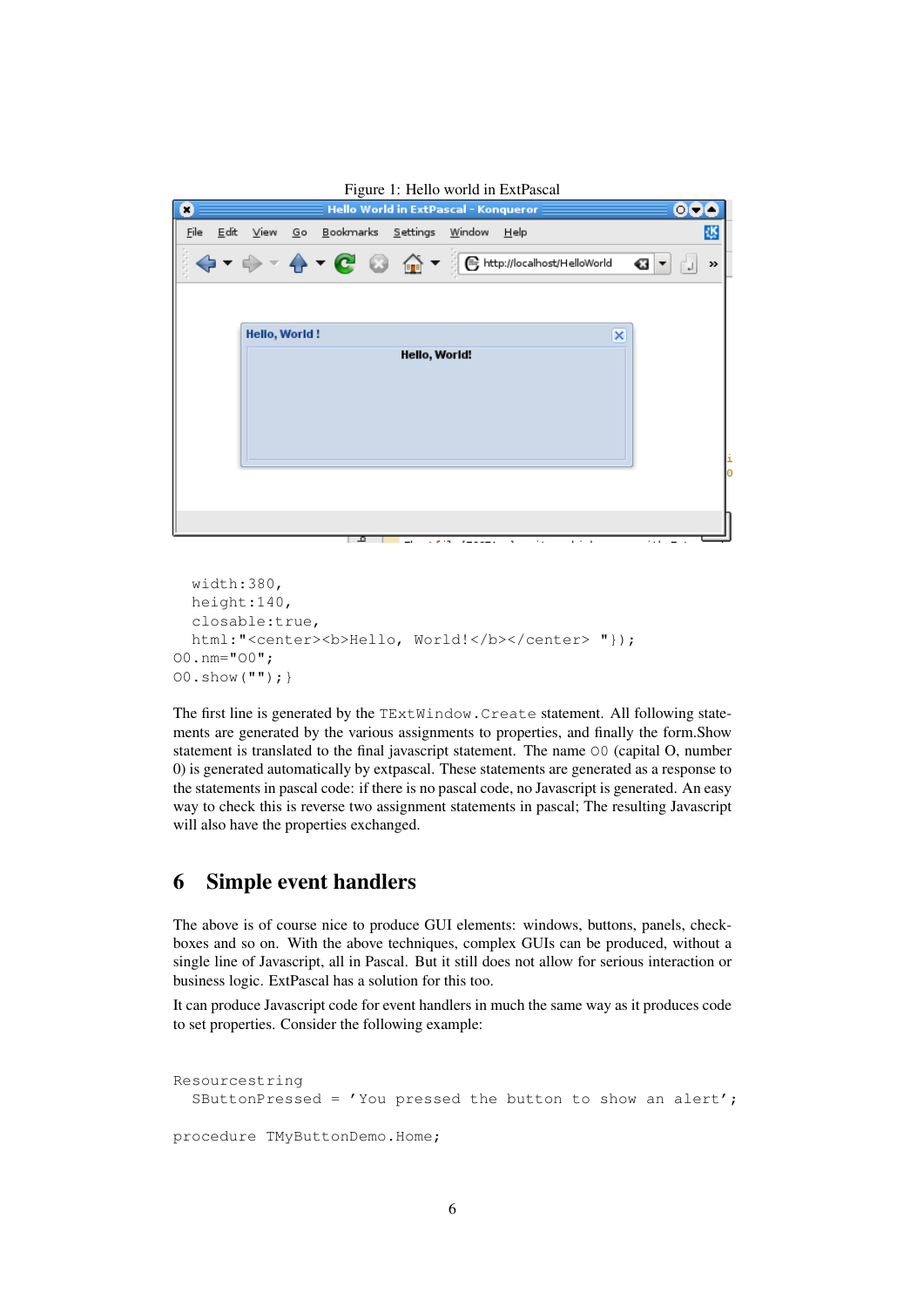```
var
  ShowConfig : TExtShowConfig;
  F : TExtWindow;
  B : TExtButton;
begin
  F:=TExtWindow.Create;
  With F do
    Try
      Title:='Message Box Dialog';
      Width:=300;
      Height:=200;
      Plain:=True;
      Frame:=true;
      Layout:=lyAbsolute;
      Closable:=False;
      B:=TExtButton.AddTo(Items);
      with B do
        begin
        X: = 100;
        y := 10;Text:='Show Alert';
        Handler:=ExtMessageBox.Alert('Confirmed',
                                       SButtonPressed,
                                       Nil);
        end;
      Show;
    Finally
      Free;
    end;
end;
```
This looks much like the previous example, but now, instead of setting the html property, it adds a button to the form. The TExtButton.AddTo(Items) statement creates a TExtButton instance, and adds it to the form: the Items property is a property of the form: it is a list which contains all child widgets of the form. The AddTo constructor adds the new button instance to the children of the form. After setting the X,Y coordinates of the button and a caption, the 'Handler' property is set.

Handler is of type TExtFunction. Contrary to what may seem intuitive, this is an object, not a function. The ExtMessageBox.Alert call returns such an object. Assigning the object to the 'Handler' property, will not set any procedural property, but instead will convert the object to Javascript, which will be sent to the browser as the code to be executed when the button is pressed. The produced Javascript looks like this:

```
items:[new Ext.Button({x:100,
                       y:10,
                       text:"Show Alert",
                       handler:function(){
  return Ext.MessageBox.alert("Confirmed",
    "You pressed the button to show an alert");
}})]
```
When compiled and executed and shown in a browser, the result will look something like in figure [2](#page-7-0) on page [8](#page-7-0) The ExtMessageBox. Alert call returns some pre-defined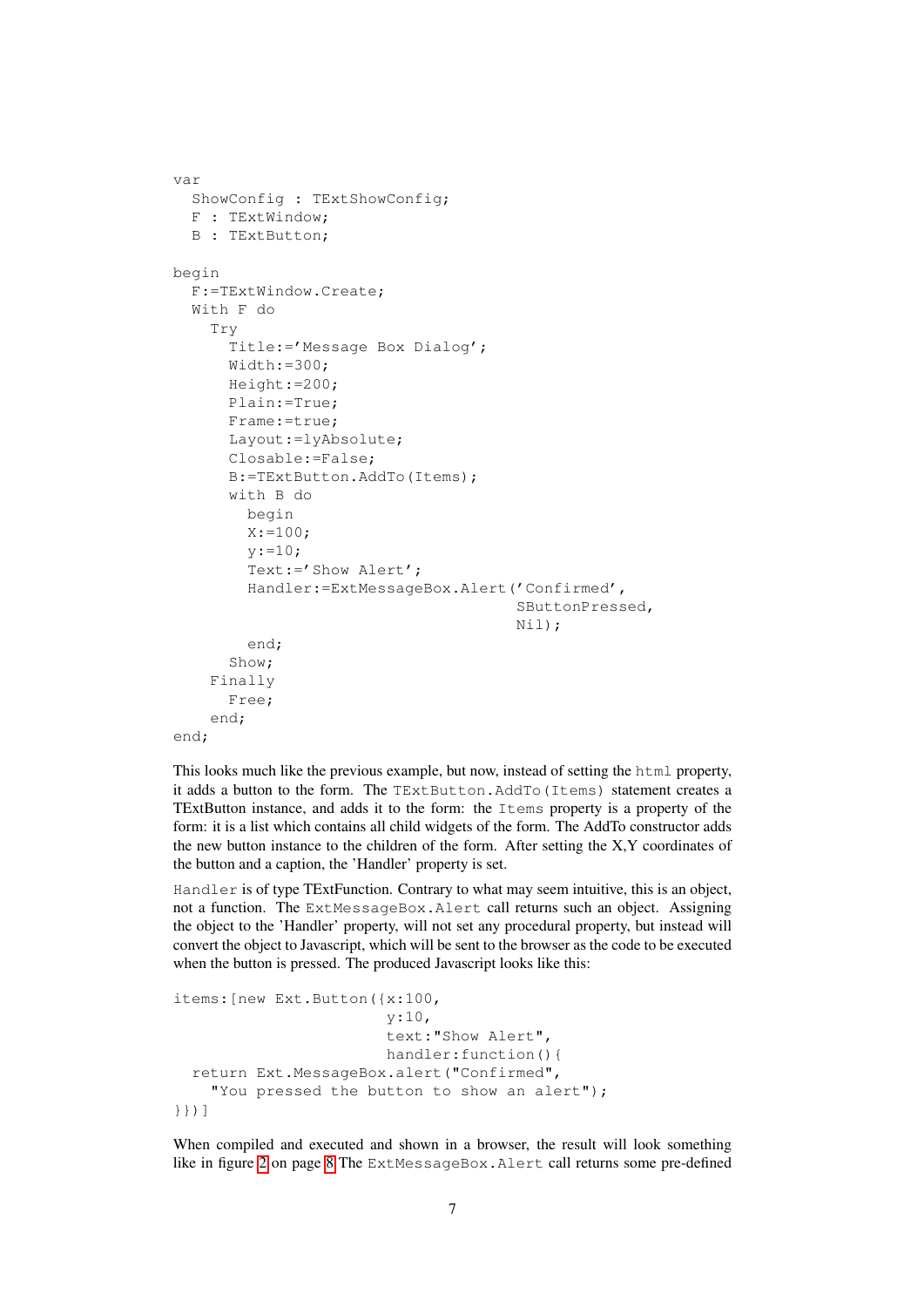<span id="page-7-0"></span>

| o              |                                                                                                                                                                                                                                                                                                                                                     |                           | <b>Button Click Demo - Konqueror</b>    |                |                         | 00e                      |
|----------------|-----------------------------------------------------------------------------------------------------------------------------------------------------------------------------------------------------------------------------------------------------------------------------------------------------------------------------------------------------|---------------------------|-----------------------------------------|----------------|-------------------------|--------------------------|
| $Eile$ $E$ dit | View <u>G</u> o Bookmarks Settings Window Help                                                                                                                                                                                                                                                                                                      |                           |                                         |                |                         | 弽                        |
|                | $\begin{picture}(160,10) \put(0,0){\line(1,0){10}} \put(15,0){\line(1,0){10}} \put(15,0){\line(1,0){10}} \put(15,0){\line(1,0){10}} \put(15,0){\line(1,0){10}} \put(15,0){\line(1,0){10}} \put(15,0){\line(1,0){10}} \put(15,0){\line(1,0){10}} \put(15,0){\line(1,0){10}} \put(15,0){\line(1,0){10}} \put(15,0){\line(1,0){10}} \put(15,0){\line($ |                           |                                         | $\blacksquare$ | 81                      | $\overline{\phantom{a}}$ |
|                |                                                                                                                                                                                                                                                                                                                                                     |                           |                                         |                |                         |                          |
|                |                                                                                                                                                                                                                                                                                                                                                     |                           |                                         |                |                         |                          |
|                |                                                                                                                                                                                                                                                                                                                                                     | <b>Message Box Dialog</b> |                                         |                |                         |                          |
|                |                                                                                                                                                                                                                                                                                                                                                     |                           | Show Alert                              |                |                         |                          |
|                |                                                                                                                                                                                                                                                                                                                                                     | <b>Confirmed</b>          |                                         |                | $\overline{\mathsf{x}}$ |                          |
|                |                                                                                                                                                                                                                                                                                                                                                     |                           | You pressed the button to show an alert |                |                         |                          |
|                |                                                                                                                                                                                                                                                                                                                                                     |                           | OK                                      |                |                         |                          |
|                |                                                                                                                                                                                                                                                                                                                                                     |                           |                                         |                |                         |                          |
|                |                                                                                                                                                                                                                                                                                                                                                     |                           |                                         |                |                         |                          |
|                |                                                                                                                                                                                                                                                                                                                                                     |                           |                                         |                |                         |                          |
|                |                                                                                                                                                                                                                                                                                                                                                     |                           |                                         |                |                         |                          |
|                |                                                                                                                                                                                                                                                                                                                                                     |                           |                                         |                |                         |                          |
|                | ∏वा दπ±ves7                                                                                                                                                                                                                                                                                                                                         |                           | <del>custom orm</del>                   |                | एरा पाउ                 | ᇳ                        |

javascript. It is also possible to create more complex javascript by specifying a method and turning all javascript it produces into an event handler. For example, the above code could as well have been coded as follows:

```
Handler:=JSFunction(@ShowAlert);
        end;
      Show;
    Finally
      Free;
    end;
end;
Procedure TMyButtonDemo.ShowAlert;
begin
  ExtMessageBox.Alert('Confirmed', SButtonPressed, Nil);
end;
```
The JSFunction procedure takes any method, executes it, and converts all the JavaScript that was produced while the method executed into a TExtFunction object. This TExtFunction object can then be assigned to the Handler property of the button instance, and will result in an event handler.

Note that this method is executed on the server, while the code for the browser is generated, not when the button is actually pushed ! It is simply a way to produce Javascript event handlers, and can therefor e.g. not use any values that the user entered, because they are not yet available. The method can only produce simple Javascript that will be sent to the server, no complicated statements can be made: real business logic cannot be converted like this.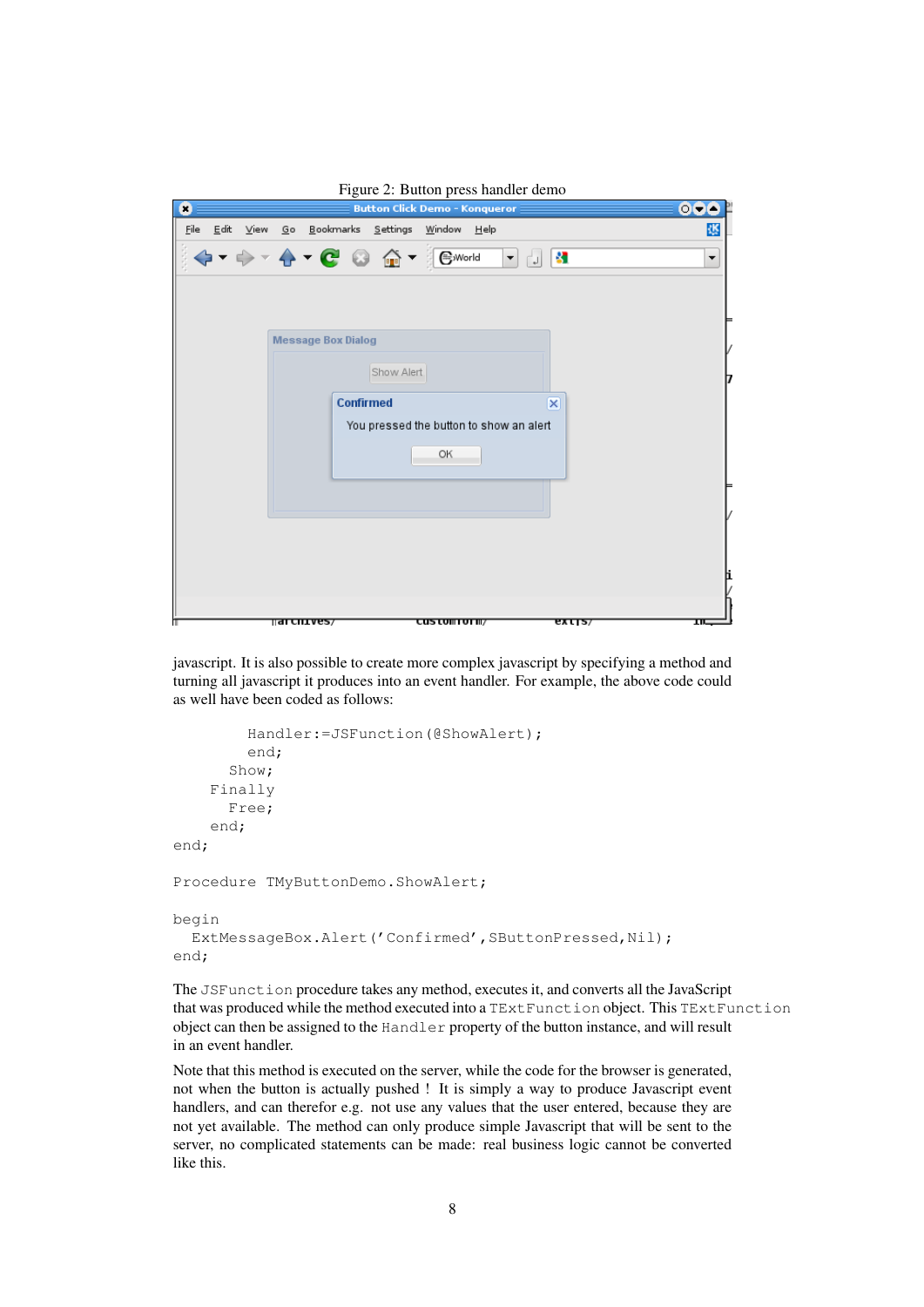# 7 Using AJAX

The above method for creating browser-side javascript - while useful, as can be seen by studying the ExtPascal examples, is limited. It cannot contain any real business logic. But luckily, there is more. ExtPascal can convert any published method to a event handler for an AJAX request. Any JavaScript produced during the AJAX request, will be sent back to the browser and evaluated in the browser's Javascript engine. The Ajax request can contain as many parameters as needed, which can be collected from the various gui elements in the form.

This is easily demonstrated with the following example: a form with an entry box and a button on it, which, when pressed, will invoke an Ajax method on the server. The contents of the entry box will be sent to the server, and the server will display a message box with the entered value. The form is produced as follows:

```
procedure TAjaxPrimer.Home;
Var
  Person : TExtFormTextField;
  Form : TExtWindow;
begin
  Form:=CreateWindow;
  Try
    with TExtFormFormPanel.AddTo(Form.Items) do
     begin
      LabelWidth := 70;
     Border := false;
      XType := xtForm;
      ButtonAlign := baRight;
      BodyStyle := SetPaddings(5, 5);
      DefaultType := xtTextField;
      Defaults := JSObject('width: 150');
      Person := TExtFormTextField.Create;
      with Person.AddTo(Items) do
       begin
       Name := 'person';
        FieldLabel := 'Your name';
        InputType := itText;
        end;
      with TExtButton.AddTo(Buttons) do
       begin
        Text:='Say hello';
        Handler:=Ajax(@SayHello,['Person',Person.GetValue]);
        end;
      end;
    Form.Show;
  finally
    Form.Free;
  end;
end;
```
The CreateWindow call creates a window as in the previous examples. To this window, a TExtFormFormPanel instance is created and added. This is a panel, to be used specially when created fill-in forms. It will choose a nice layout for all elements dropped on it, and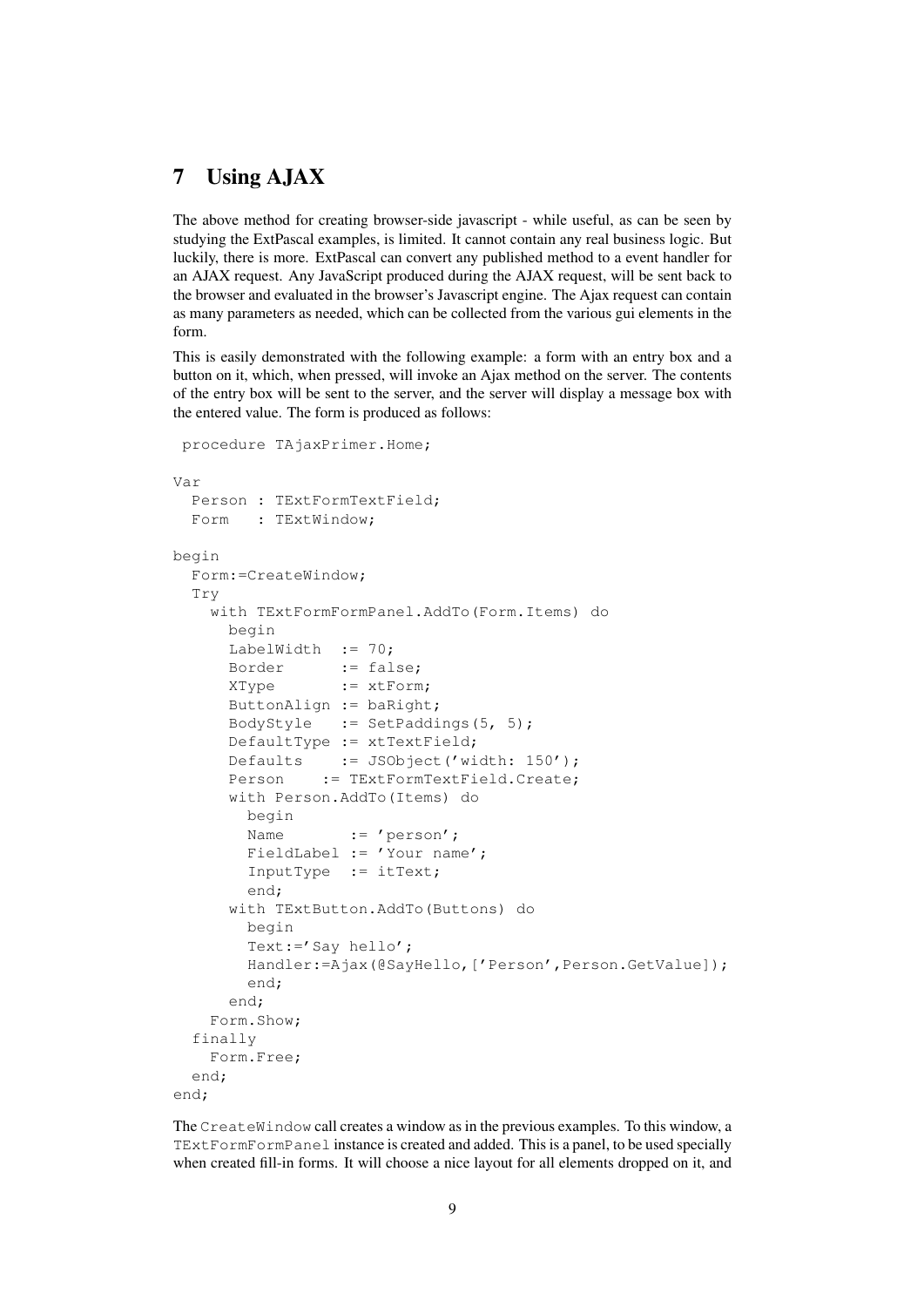contains a special area for buttons. (usually there is only 1 button in this area: the 'submit' button). The various properties shown in code determine the layout of this panel.

Of more interest is the Person instance, of class TExtFormTextField. This creates an edit field with a label in front of it, which will display whatever is entered in the FieldLabel property. The itText value for InputType tells it to act as a simple edit field. (A value of itPassword for instance would let it act as a password edit).

Finally, a button is added. A noteworthy item about the button is that it is added to the buttons property of the TExtFormFormPanel instance instead of being added to the Items property. The effect is that the panel will then display the button in the special button area.

The second item to note is the assignment to the handler property:

Handler := Ajax (@SayHello, ['Person', Person.GetValue]);

The Ajax call takes as the first argument a published method. This method will be invoked through an Ajax call when the user pushes the button. What follows is an array of name, value pairs: this can be static values, but also TExtFunction instances. The Person.GetValue call returns a TExtFunction object: The object will contain the necessary Javascript to retrieve the value of the Person edit field.

The name-value pairs will be sent as parameters to the AJAX call, which can then access them through the Query property of the TExtThread class, as in the SayHello method shown below:

```
procedure TAjaxPrimer.SayHello;
Const
  SCaption = 'sSay Hello demo';
  SGreeting = 'Hello, %s!'#13#10'How are you ?';
begin
  ExtMessageBox.Alert(SCaption,
                      Format(SGreeting,[Query['Person']]));
end;
```
From the code it can be seen that the only thing done by the ajax handler, is to produce the necessary Javascript code to show a nice message. When executed, the result will look something like figure [3](#page-10-0) on page [11.](#page-10-0)

# 8 Conclusion

ExtPascal looks like a promising technology if one wishes to create good looking webapplications. The techniques used in this framework - self-translation - are not limited to ExtJS: one could attempt another set of Javascript controls.

Extpascal is a young project, and this shows in some of it's deficiencies:

- 1. Currently, only FastCGI is supported. It should be said that there is experimental support for a self-contained Indy HTTP Server, and that a CGI-to-FastGI bridge exists.
- 2. It is not possible to design the web-page visually yet: everything must be created in code, which is not very productive. There are some obstacles currently prohibiting